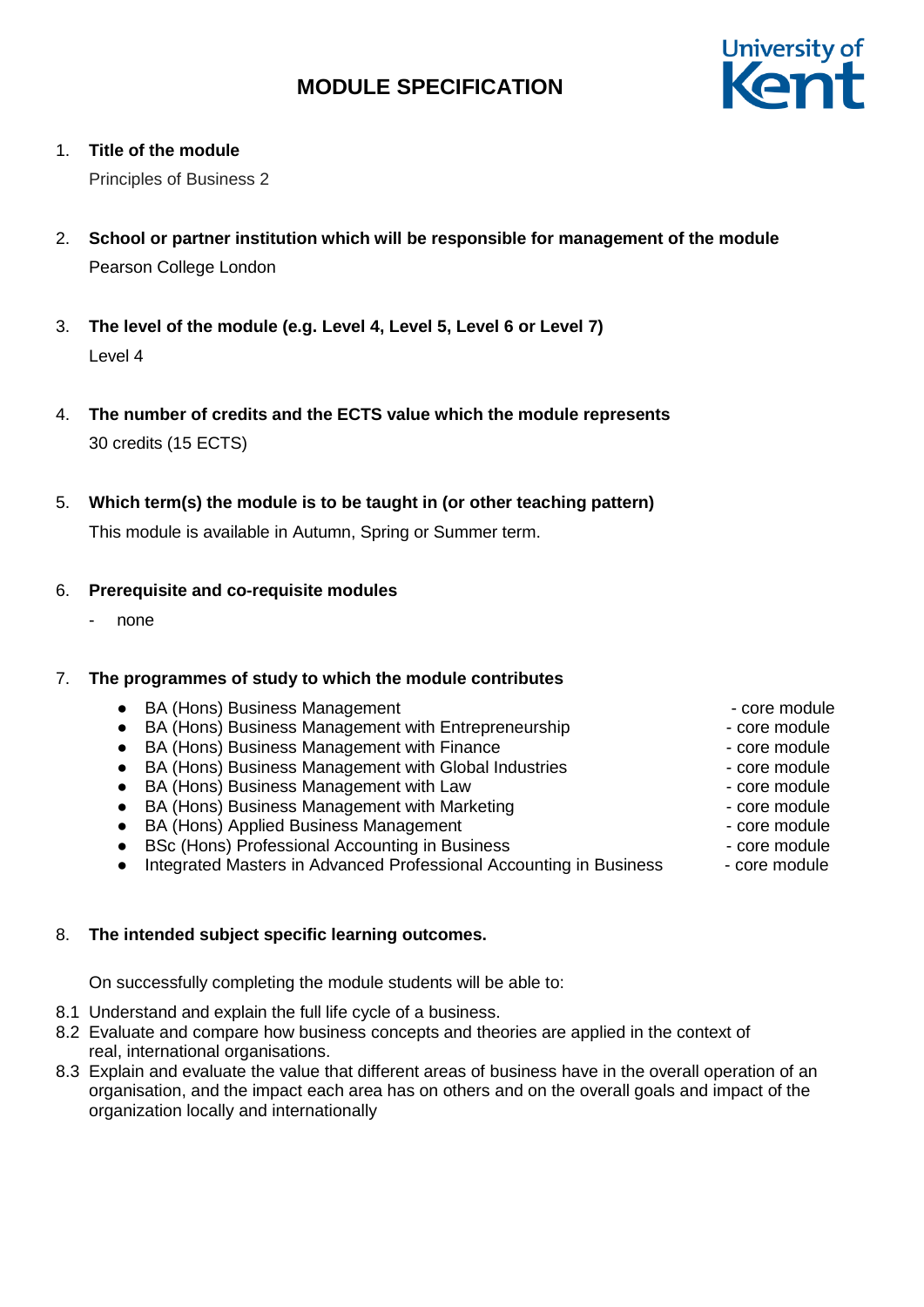

- 8.4 Present, evaluate and interpret qualitative and quantitative data in order to develop lines of argument and make sound judgements in accordance with basic business theories and concepts.
- 8.5 Demonstrate a basic knowledge and understanding in a business context of the effective management of organisations, with limited reference to theories, models and frameworks which inform current practice.

#### 9. **The intended generic learning outcomes.**

On successfully completing the module students will be able to:

- 9.1 Communicate structured and coherent arguments.
- 9.2 Demonstrate the ability to collaboratively work in a team environment and contribute ideas, informed by an awareness of ethical issues.
- 9.3 Evaluate different approaches to solving problems.
- 9.4 Communicate qualitative and quantitative information and ideas accurately and reliably.

### 10. **A synopsis of the Curriculum Module Aims**

The aim of this module is to give students an integrated understanding of the operations of a business in the context of real organisations, to inspire them with a real interest in the discipline at the beginning of their degree study. By immersing students in the study of some real and contrasting organisations, learners should develop a holistic understanding of commercial organisations. The module will recognise that there are many interconnected core areas of business (such as strategy, finance, organisational behaviour, people management, and marketing) that need to be considered in successfully running an organisation, and that these areas are impacted by other areas such as communications, legal matters, and information technology. This module therefore provides students with a practical context to develop ideas and problem solving skills which utilize many of the business concepts and skills developed in Principles of Business 1.

This practical approach to starting and developing a business idea which could be for profit or non-profit purposes will enable learners to get a better appreciation of the application of business tools and theories to resolve day to day problems. This approach will also enable learners to compare and contrast academic theory with real life practices, and to identify influences and interests of both internal and external stakeholders.

The module is also designed to allow students to experience a range of teaching, learning and assessment approaches, and to encourage them to recognise that learning opportunities arise in a variety of forms and locations, in order to enable them to develop as learners.

By the end of the module, students will have an understanding of the basic concepts of business as well as an appreciation of how to apply these to the operation of a range of organisations.

Module Specification Template (May 2018)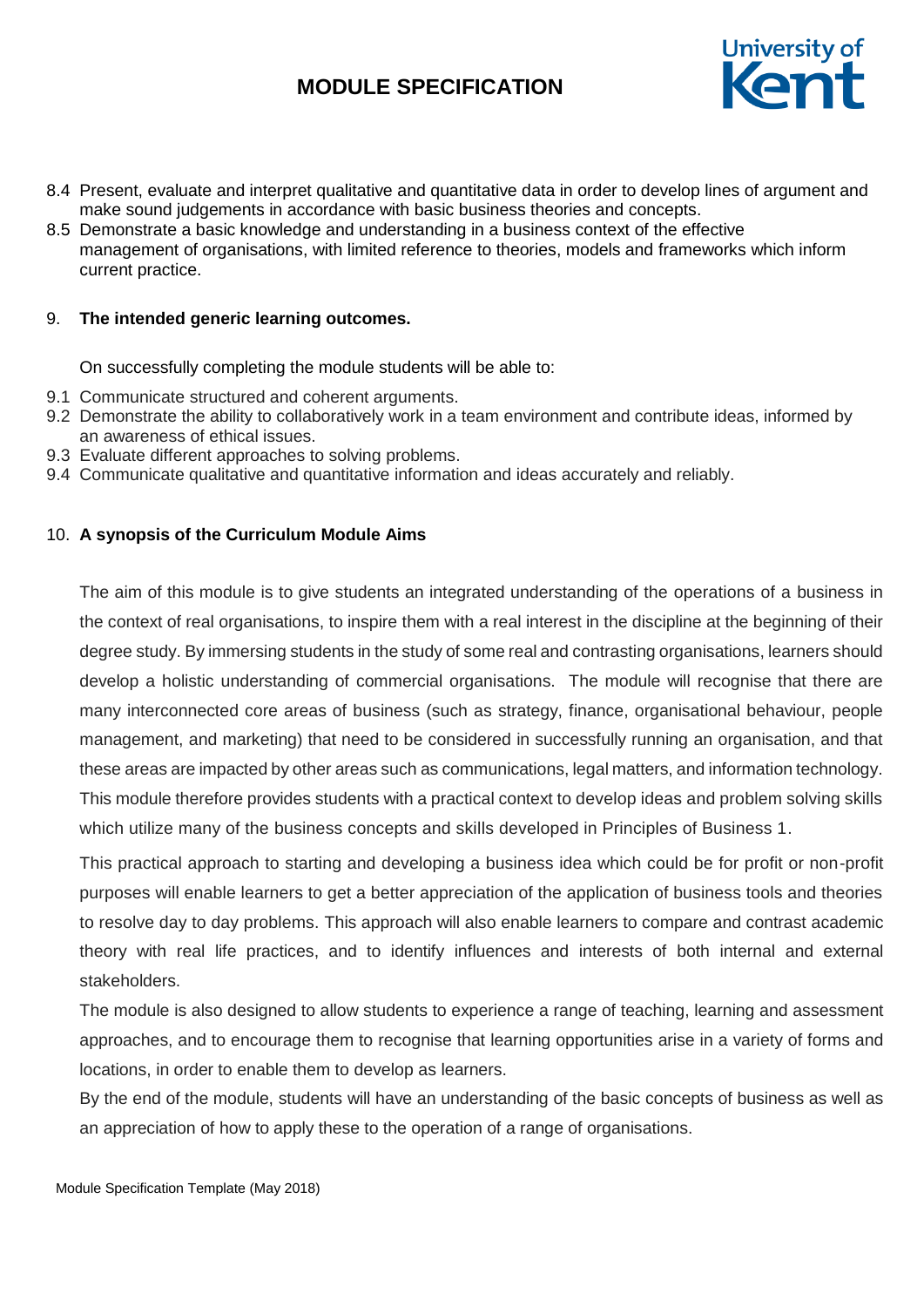

This module proceeds in two parts. The first part consists of an experiential project, where students will be placed into real world, authentic situations in order to run an organisation of their own. This will be facilitated through workshops and seminars and students will develop a range of applicable soft skills whilst putting their learning based on Principles of Business 1 into practice. In the second part, students will need to consider key issues around strategy, leadership, governance and the ability to function as a team, as well as the impact that will have on the success of a business. The module concludes with a study of the end of an organisation's lifecycle – a crucial element of business given that more than 50% of organisations do not survive past the first five years (source: RSA).

## **Overview of Syllabus**

## **Part 1 – Group Entrepreneurship project**

Having been given an overview of the function of business in society, and introduced to key concepts in relation to some of the main aspects of running a business, learners will now have an opportunity to experience for themselves the operation of a business. This will allow them to explore real issues and processes from a business perspective.

The purpose of this experiential project in the first part is to encourage students to understand through application the process of setting up and running an enterprise using their knowledge of real industries and organisations. The project will also give students the opportunity to reflect self-critically on their performance, and how they come across to others, which will facilitate their ongoing learning, development and improvement

### **Part 2 - Pulling it all together**

In the final part students will explore the challenges of executive management of a business, including:

- Identifying and influencing organisational behaviour
- Leadership, collaboration, autonomy and corporate governance
- Mergers and acquisitions and liquidation

## 11. **Indicative Reading List (Indicative list, current at time of publication. Reading lists will be published annually.)**

- Adams, A., " Law for Business Students", 10th ed., 2018, Pearson chs 2,3,5,6 and 13.
- Atrill, P. and McLaney E., "Management Accounting for Decision Makers", Pearson, 8th edition, chs 2, 6 and 7.
- Avis, Jo (2009) Performance management. CIMA. [Online]
- Jobber, D. and Lancaster, G., "Selling and Sales Management", Pearson, 2015, chs 1 and 3.
- Bovee & Thill (2014) "Business in action", Pearson (latest edition)
- Pech, Marianne (2013) The Financial Times guide to leadership: how to lead effectively and get results. Pearson Education.
- Whitmore, John (2009), "Coaching for performance: Growing people, performance and purpose", 3rd ed., Nicholas Brealey.

Module Specification Template (May 2018)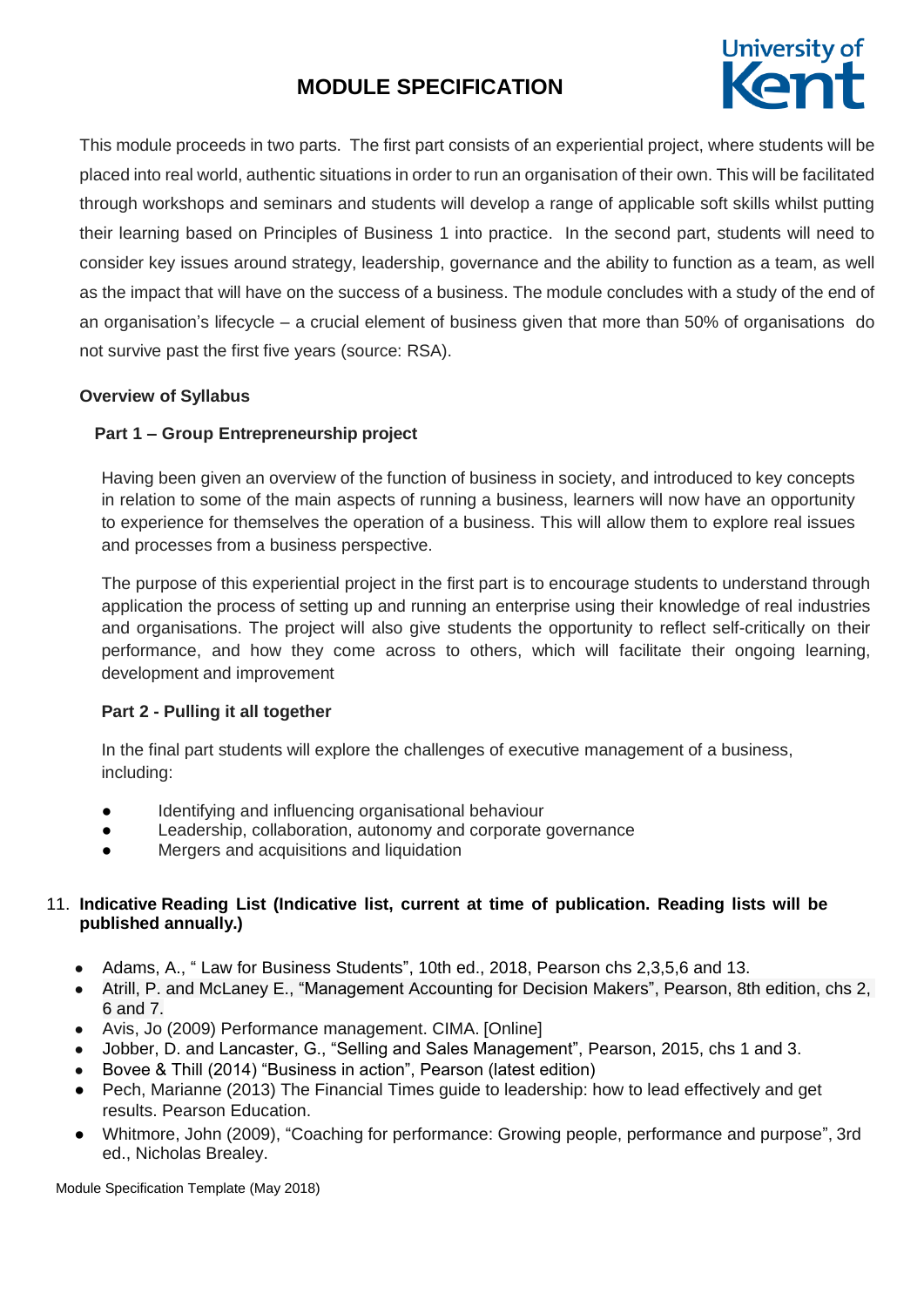

#### 12. **Learning and Teaching methods**

For Parts 1 and 2 (experiential project), contact time will vary according to the nature of the project, but will typically involve three full days of supervised activity that replicates a typical working day for a professional.

| <b>Scheduled Hours:</b>         | 50  |  |  |
|---------------------------------|-----|--|--|
| <b>Independent Study Hours:</b> | 250 |  |  |
| <b>Total Study Hours:</b>       | 300 |  |  |

#### 13. **Assessment methods**

#### 13.1 Main Assessment methods

This module will be summatively assessed by a portfolio of activity comprising of:

- PART A a consultancy style group presentation, based on the group enterprise project, lasting no more than 15 minutes which will take place at end of the module has been completed (30% of overall grade); and
- PART B a synoptic, reflective report of a maximum of 2500 words, which must cover all key areas of study and reflect on the importance of team work in a business and what was learnt from the group project, and which will be set at the beginning of the module with learners expected to work on this over the module (70% of overall grade).

In order to pass the module, the student will need to pass Part B section of the assessment.

13.2 Reassessment methods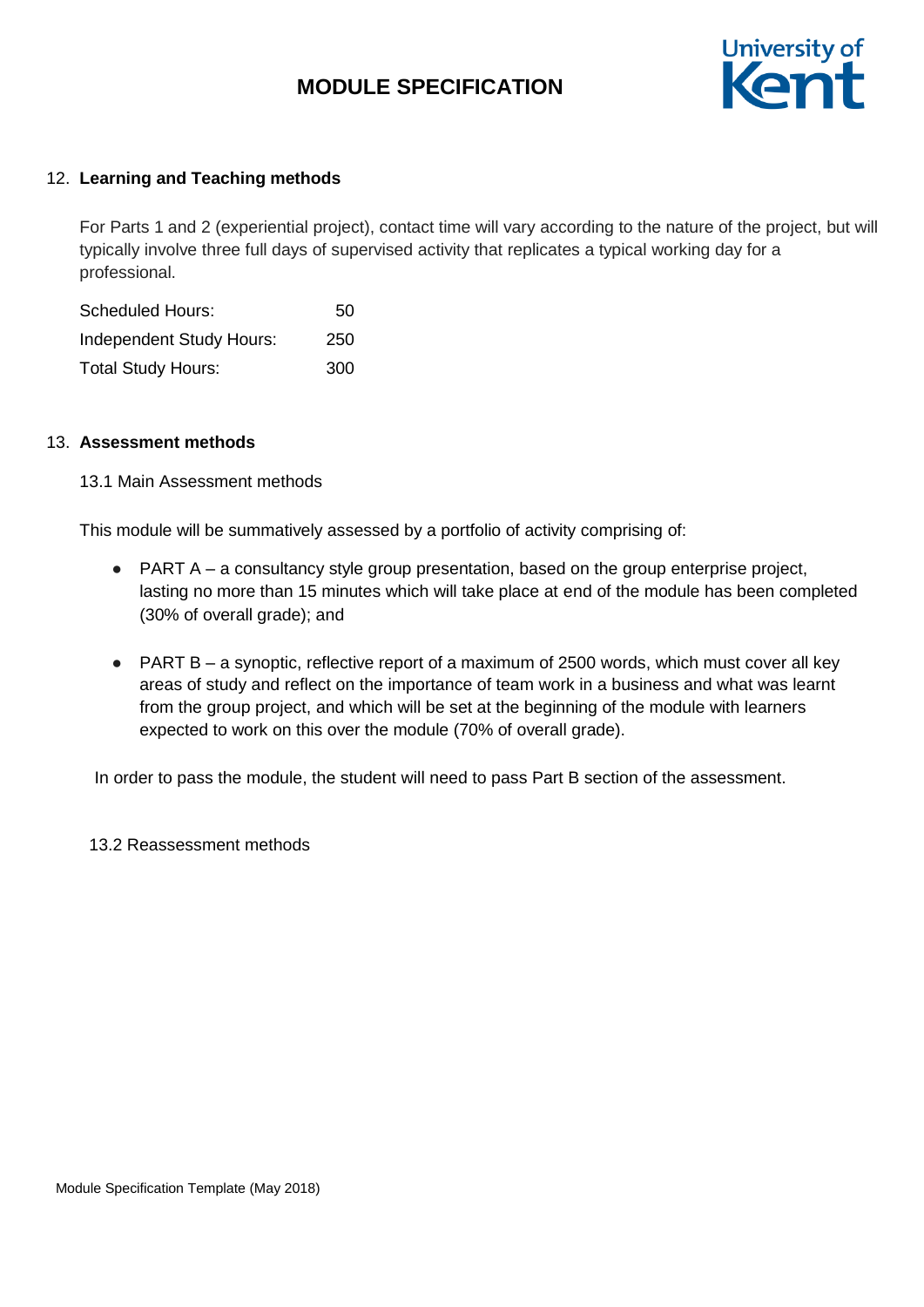

#### 14. **Map of Module Learning Outcomes (sections 8 & 9) to Learning and Teaching Methods (section12) and methods of Assessment (section 13)**

| <b>Module</b><br>learning<br>outcome                                     |                           | 8.1                       | 8.2          | 8.3                       | 8.4                     | 8.5              | 9.1              | 9.2 | 9.3 | 9.4                       |
|--------------------------------------------------------------------------|---------------------------|---------------------------|--------------|---------------------------|-------------------------|------------------|------------------|-----|-----|---------------------------|
| Learning/<br>teaching<br>method                                          | <b>Hours</b><br>allocated |                           |              |                           |                         |                  |                  |     |     |                           |
| <b>Private Study</b>                                                     | 250                       | X                         | X            | $\boldsymbol{X}$          | $\boldsymbol{X}$        | $\boldsymbol{X}$ | $\boldsymbol{X}$ | X   | X   | $\boldsymbol{X}$          |
| Lectures                                                                 | 20                        | X                         | X            | $\boldsymbol{\mathsf{X}}$ | X                       | $\boldsymbol{X}$ | $\boldsymbol{X}$ |     |     | X                         |
| <b>Seminars</b><br>(including<br>enterprise<br>project)                  | 30                        | $\boldsymbol{\mathsf{X}}$ | X            | $\boldsymbol{\mathsf{X}}$ | $\boldsymbol{X}$        | $\mathsf{X}$     | $\boldsymbol{X}$ | X   | X   | $\boldsymbol{\mathsf{X}}$ |
| <b>Assessment</b><br>method                                              |                           |                           |              |                           |                         |                  |                  |     |     |                           |
| Group<br>Presentation<br>(30% of overall<br>grade)                       |                           |                           | X            | X                         | X                       |                  | X                |     | X   | $\mathsf{X}$              |
| 2,500 word<br>Synoptic<br>reflective report<br>(70% of overall<br>grade) |                           | X                         | $\mathsf{X}$ | X                         | $\overline{\mathbf{X}}$ | X                | X                | X   | X   | X                         |

### 15. **Inclusive module design**

The Collaborative Partner recognises and has embedded the expectations of current equality legislation, by ensuring that the module is as accessible as possible by design. Additional alternative arrangements for students with Inclusive Learning Plans (ILPs)/ declared disabilities will be made on an individual basis, in consultation with the relevant policies and support services.

The inclusive practices in the guidance (see Annex B Appendix A) have been considered in order to support all students in the following areas:

- a) Accessible resources and curriculum
- b) Learning, teaching and assessment methods